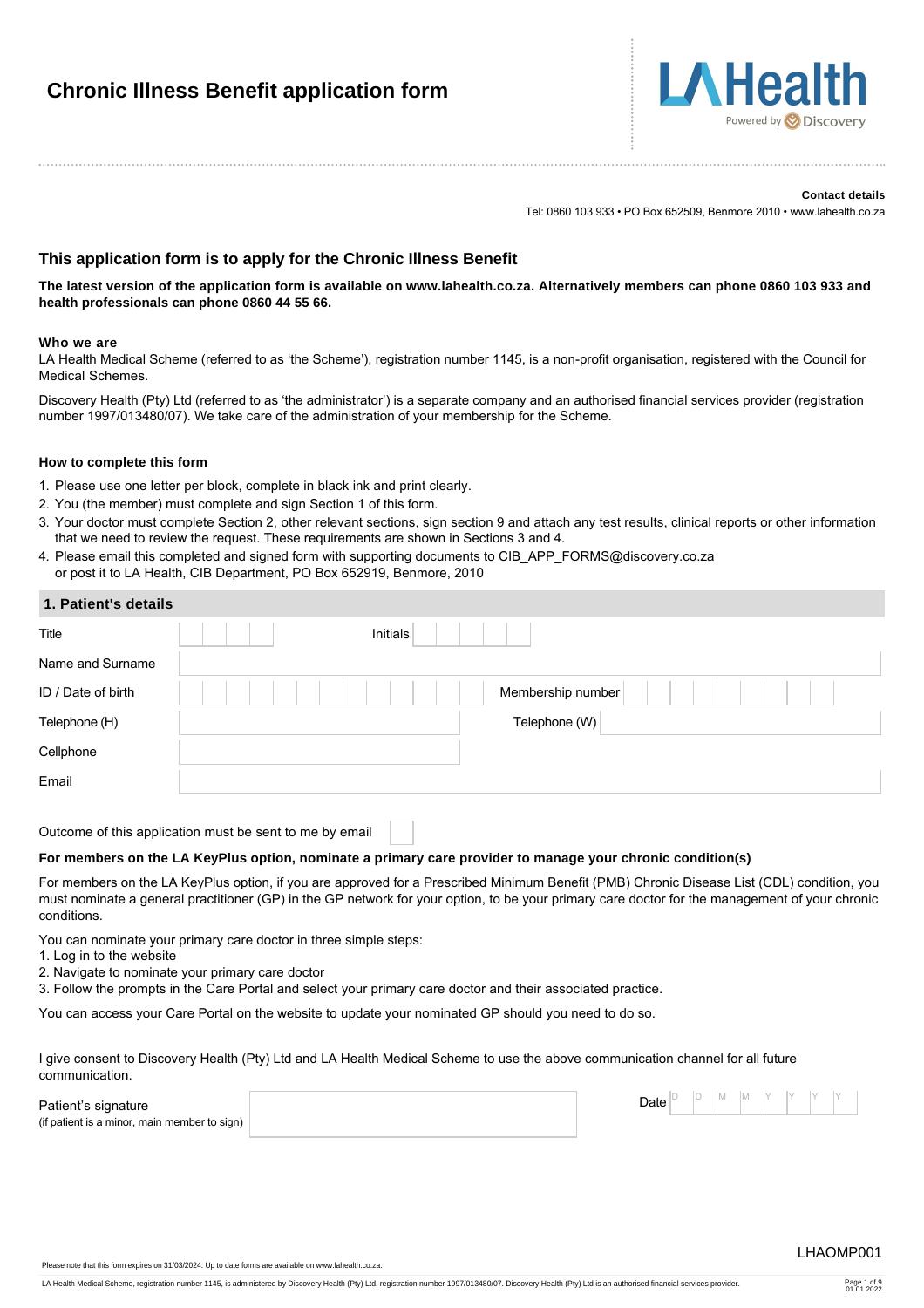### **2. Doctor's details**

| Name and surname       |                                                                      |
|------------------------|----------------------------------------------------------------------|
| <b>Practice Number</b> |                                                                      |
| Speciality             |                                                                      |
| Telephone              |                                                                      |
| Email                  |                                                                      |
|                        | The outcome of this application will be communicated to you by email |

outcome of this application will be communicated to you by email.

### **Member's acceptance and permission**

I give permission for my healthcare provider to provide LA Health Medical Scheme and Discovery Health (Pty) Ltd with my diagnosis and other relevant clinical information required to review my application. I agree to my information being used to develop registries. This means that you give permission for us to collect and record information about your condition and treatment. This data will be analysed, evaluated and used to measure clinical outcomes and make informed funding decisions.

### I understand that:

2.1. Funding from the Chronic Illness Benefit is subject to meeting benefit entry criteria requirements as determined by LA Health Medical Scheme.

2.2. The Chronic Illness Benefit provides cover for disease-modifying therapy only, which means that not all medicines for a listed condition are automatically covered by the Chronic Illness Benefit.

2.3. By registering for the Chronic Illness Benefit, I agree that my condition may be subject to disease management interventions and periodic review and that this may include access to my medical records.

2.4. Funding for medicine from the Chronic Illness Benefit will only be effective from when LA Health Medical Scheme receives an application form that is completed in full. Please refer to the table in Sections 3 and 4 to see what additional information is required to be submitted for the condition for which you are applying.

2.5. An application form needs to be completed when applying for a new chronic condition.

2.6. If you are approved on the benefit, you need to let us know when your treating doctor changes your treatment plan so that we can update your chronic authorisation/s. You can do this by emailing the new prescription to us or asking your doctor or pharmacist to do this for you. Alternatively, your doctor can log onto HealthID to make the changes, provided that you have given consent. If you do not let us know about changes to your treatment plan, we may not pay your claims from the correct benefit.

2.7. To make sure that we pay your claims from the correct benefit, we need the claims from your healthcare providers to be submitted with the relevant ICD-10 diagnosis code(s). Please ask your doctor to include your ICD-10 diagnosis code(s) on the claims they submit and on the form that they complete when they refer you to pathologists and radiologists for tests. This will enable pathologists and radiologists to include the relevant ICD-10 diagnosis code(s) on the claims they submit, ensuring that we pay your claims from the correct benefit.

I give the Scheme and the administrator consent to have access to and process all information (including general, personal, medical or clinical information) that is relevant to this application. I understand that this information will be used for the purposes of applying for and assessing my funding request for Chronic Illness Benefits. I consent to the Scheme and the administrator disclosing, from time to time, information supplied to them (including general, personal, medical or clinical information) to my healthcare provider and to relevant third parties, to administer the Chronic Illness Benefits as well as undertake managed care interventions related to the chronic condition.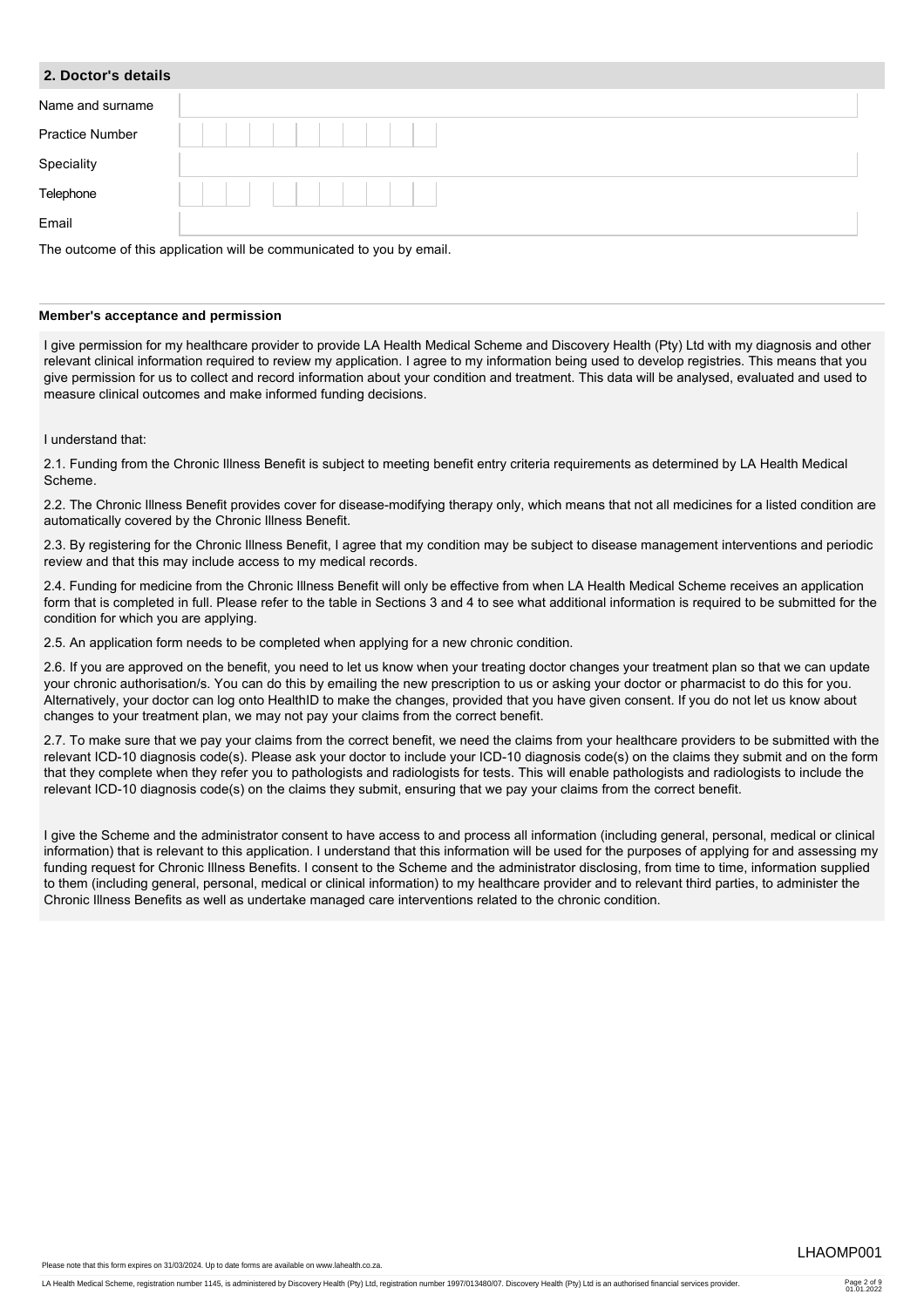# **3. The Prescribed Minimum Benefit (PMB) Chronic Disease List (CDL) conditions covered on LA Comprehensive, LA Core, LA Active, LA Focus and LA KeyPlus Options**

LA Health Medical Scheme covers the following Prescribed Minimum Benefit Chronic Disease List conditions in line with legislation.

Your cover is subject to benefit entry criteria. Approval on the Chronic Illness Benefit for your PMB CDL condition(s) offers cover for medicine and treatment baskets for the management of your condition(s). Please refer to the [website](https://www.lahealth.co.za) for more information on what is covered on the benefit and how it is covered.

| <b>Chronic disease</b><br>list condition        | Benefit entry criteria requirements                                                                                                                                                         |
|-------------------------------------------------|---------------------------------------------------------------------------------------------------------------------------------------------------------------------------------------------|
| Addison's disease                               | Application form must be completed by a paediatrician (in the case of a child), endocrinologist or specialist<br>physician                                                                  |
| Asthma                                          | None                                                                                                                                                                                        |
| Bipolar mood disorder                           | Application form must be completed by a psychiatrist                                                                                                                                        |
| <b>Bronchiectasis</b>                           | Application form must be completed by a paediatrician (in the case of a child), pulmonologist or specialist<br>physician                                                                    |
| Cardiac failure                                 | None                                                                                                                                                                                        |
| Cardiomyopathy                                  | None                                                                                                                                                                                        |
| Chronic obstructive pulmonary<br>disease (COPD) | 1. Please attach a lung function test (LFT) report that includes the FEV1/FVC post bronchodilator use<br>2. Please provide additional information when applying for oxygen including:       |
|                                                 | a. arterial blood gas report off oxygen therapy                                                                                                                                             |
|                                                 | b. number of hours of oxygen use per day                                                                                                                                                    |
| Chronic renal disease                           | 1. Application form must be completed by a nephrologist or specialist physician<br>2. Please attach a diagnosing laboratory report reflecting creatinine clearance                          |
| Coronary artery disease                         | None                                                                                                                                                                                        |
| Crohn's disease                                 | Application form must be completed by a paediatrician (in the case of a child), gastroenterologist, specialist<br>physician or surgeon                                                      |
| Diabetes insipidus                              | Application form must be completed by an endocrinologist                                                                                                                                    |
| Diabetes type 1                                 | None                                                                                                                                                                                        |
| Diabetes type 2                                 | Section 8 of this application form must be completed by the doctor                                                                                                                          |
| Dysrhythmia                                     | None                                                                                                                                                                                        |
| Epilepsy                                        | Application form for newly diagnosed patients must be completed by a neurologist, specialist physician or<br>paediatrician (in the case of a child)                                         |
| Glaucoma                                        | Application form must be completed by an ophthalmologist                                                                                                                                    |
| Haemophilia                                     | Please attach the diagnosing laboratory report reflecting factor VIII or IX levels                                                                                                          |
| HIV and AIDS (antiretroviral<br>therapy)        | Please do not complete this application form for cover for HIV and AIDS. To enrol or request information on our<br>HIVCare programme, please call 0860 103 933                              |
| Hyperlipidaemia                                 | Section 6 of this application form must be completed by the doctor                                                                                                                          |
| Hypertension                                    | Section 5 of this application form must be completed by the doctor                                                                                                                          |
| Hypothyroidism                                  | Section 7 of this application form must be completed by the doctor                                                                                                                          |
| Multiple sclerosis (MS)                         | 1. Application form must be completed by a neurologist<br>2. Please attach a report from a neurologist for applications for beta interferon indicating:<br>a. Relapsing - remitting history |
|                                                 |                                                                                                                                                                                             |
|                                                 | b. All MRI reports                                                                                                                                                                          |
|                                                 | c. Extended disability status score (EDSS)                                                                                                                                                  |
| Parkinson's disease                             | Application form must be completed by a neurologist or specialist physician                                                                                                                 |
| Rheumatoid arthritis                            | Application form must be completed by a rheumatologist, paediatrician (in the case of a child) or specialist<br>physician                                                                   |
| Schizophrenia                                   | Application form must be completed by a psychiatrist                                                                                                                                        |
| Systemic lupus<br>erythematosus                 | Application form must be completed by a paediatrician (in the case of a child), rheumatologist, nephrologist,<br>pulmonologist or specialist physician                                      |
| Ulcerative colitis                              | Application form must be completed by a paediatrician (in the case of a child), gastroenterologist, specialist<br>physician or surgeon                                                      |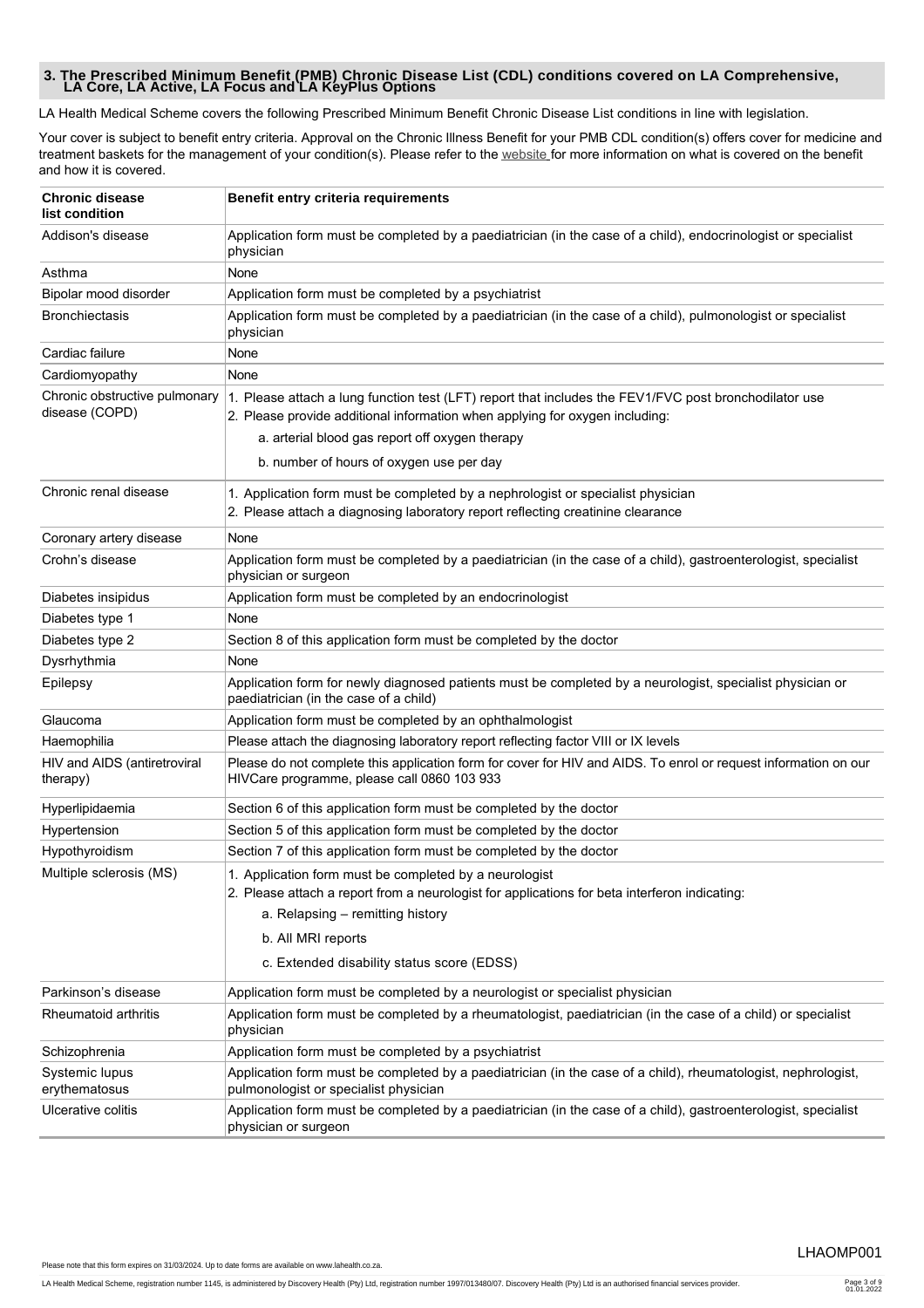# **4. The Additional Disease List (ADL) conditions covered on LA Comprehensive and LA Core Options**

Your cover is subject to benefit entry criteria. Approval on the Chronic Illness Benefit for your ADL condition(s) offers cover for medicine for the management of your condition(s). Please refer to the [website](https://www.lahealth.co.za) for more information on how medicine is covered on the benefit.

| condition                                              | Additional disease list Benefit entry criteria requirements                                                                                                                                                                                                                                                                                                                                                                 |
|--------------------------------------------------------|-----------------------------------------------------------------------------------------------------------------------------------------------------------------------------------------------------------------------------------------------------------------------------------------------------------------------------------------------------------------------------------------------------------------------------|
| Ankylosing spondylitis                                 | Application form must be completed by a rheumatologist or specialist physician                                                                                                                                                                                                                                                                                                                                              |
| Arthritis                                              | None                                                                                                                                                                                                                                                                                                                                                                                                                        |
| Attention deficit<br>hyperactivity disorder            | Application form must be completed by a psychiatrist, neurologist or paediatrician                                                                                                                                                                                                                                                                                                                                          |
| Chronic urticaria                                      | Application form must be completed by a dermatologist                                                                                                                                                                                                                                                                                                                                                                       |
| Cystic fibrosis                                        | Application form must be completed by a pulmonologist, paediatrican (in the case of a child) or specialist physician                                                                                                                                                                                                                                                                                                        |
| Depression                                             | Applications for first line therapy will be accepted from GPs for six (6) months only. Application from a<br>psychiatrist will be required for further cover. Application form must be completed by a psychiatrist for patients <18<br>years of age.                                                                                                                                                                        |
| Eczema                                                 | Application form must be completed by a dermatologist                                                                                                                                                                                                                                                                                                                                                                       |
| Gastro-oesophageal<br>reflux disease                   | Application form must be completed by a gastroenterologist, general surgeon or paediatrian (in the case of a child)                                                                                                                                                                                                                                                                                                         |
| Gout                                                   | Application form must be accompanied with the appropriate test report showing Uric acid levels                                                                                                                                                                                                                                                                                                                              |
| Meniere's disease                                      | None                                                                                                                                                                                                                                                                                                                                                                                                                        |
| Migraine                                               | Application form must be completed by a specialist                                                                                                                                                                                                                                                                                                                                                                          |
| Motor neurone disease                                  | Application form must be completed by a neurologist                                                                                                                                                                                                                                                                                                                                                                         |
| Myasthenia gravis                                      | None                                                                                                                                                                                                                                                                                                                                                                                                                        |
| Narcolepsy                                             | Application form must be completed by a specialist                                                                                                                                                                                                                                                                                                                                                                          |
| Osteoporosis                                           | 1. All applications must be accompanied by a diagnosing DEXA bone mineral density scan (BMD) report<br>2. Application form must be completed by an endocrinologist, gynaecologist, rheumatologist or specialist physician<br>for patients <50 years of age.<br>3. Please attach information on additional risk factors in patient, where applicable<br>4. Please indicate if the patient sustained an osteoporotic fracture |
| Paget's disease                                        | Application form must be completed by a specialist physician or paediatrician (in the case of a child)                                                                                                                                                                                                                                                                                                                      |
| Psoriasis                                              | Application form must be completed by a dermatologist                                                                                                                                                                                                                                                                                                                                                                       |
| Scleroderma and other<br>collagen vascular<br>diseases | None                                                                                                                                                                                                                                                                                                                                                                                                                        |
| Trigeminal neuralgia                                   | None                                                                                                                                                                                                                                                                                                                                                                                                                        |
| Urinary incontinence                                   | None                                                                                                                                                                                                                                                                                                                                                                                                                        |
| Zollinger Ellison<br>syndrome                          | None                                                                                                                                                                                                                                                                                                                                                                                                                        |

Please note that this form expires on 31/03/2024. Up to date forms are available on www.lahealth.co.za.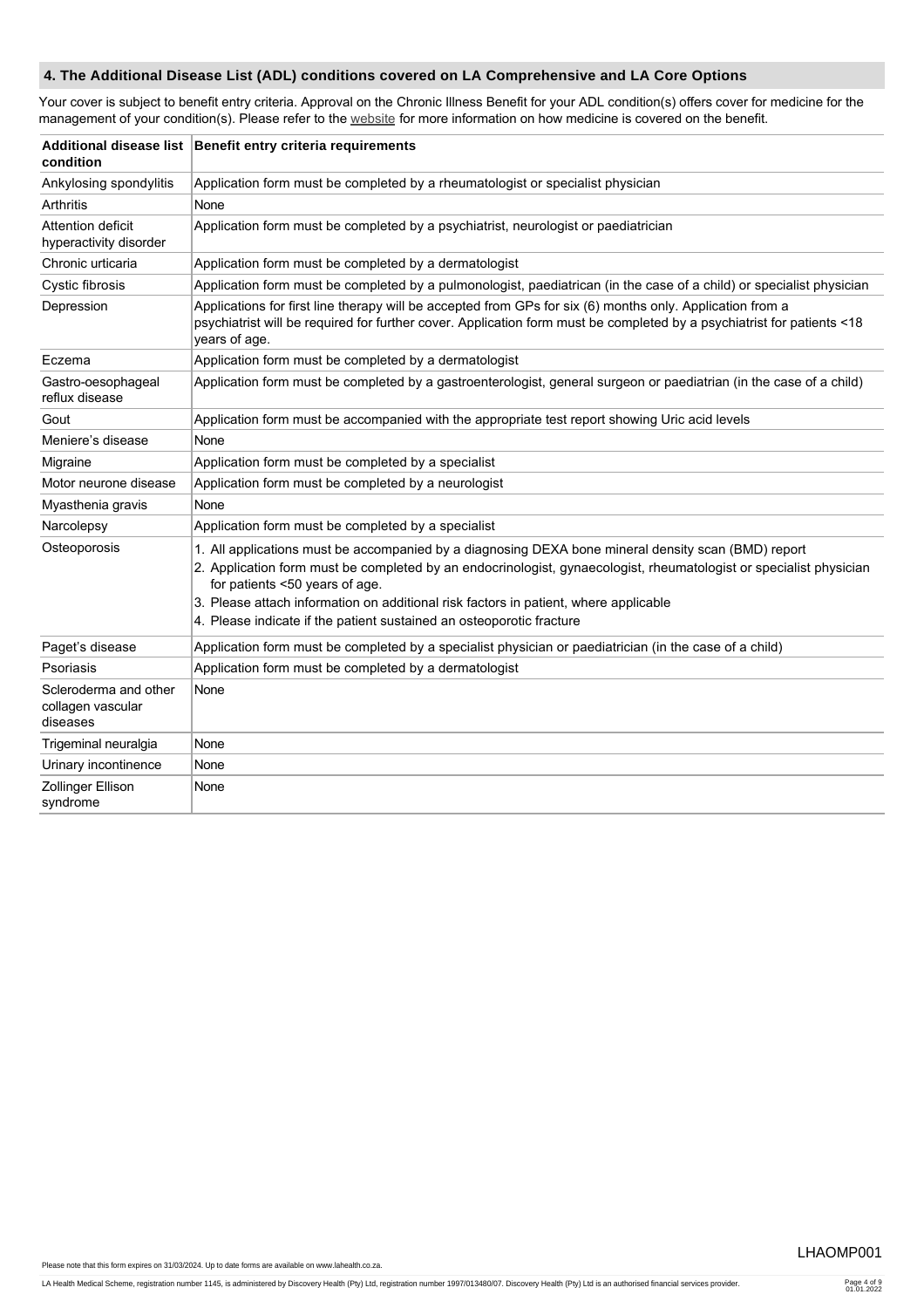# **5. Application for hypertension (to be completed by doctor)**

# **If the patient meets the requirements listed in either A, B or C below, hypertension will be approved for funding from the Chronic Illness Benefit.**

### **A. Previously diagnosed patients**

The diagnosis was made more than six (6) months ago and the patient has been on treatment for at least that period of time Yes

### **B. Please indicate if your patient has any of these conditions**

Chronic renal disease

Hypertensive retinopathy

Prior CABG

Peripheral arterial disease

Stroke

TIA

Coronary artery disease

Myocardial infarction

Pre-eclampsia

# **C. Newly diagnosed patients**

The diagnosis was made within the last six (6) months and the patient has a

| Blood pressure $\geq$ 130/85 mmHg and patient has diabetes or congestive cardiac failure or cardiomyopathy             | Yes |  |
|------------------------------------------------------------------------------------------------------------------------|-----|--|
| <b>OR</b>                                                                                                              |     |  |
| Blood pressure $> 160/100$ mmHg                                                                                        | Yes |  |
| <b>OR</b>                                                                                                              |     |  |
| Blood pressure $\geq 140/90$ mmHg on two or more occasions, despite lifestyle modification for at least six (6) months | Yes |  |
| <b>OR</b>                                                                                                              |     |  |
| Blood pressure $\geq$ 130/85 mmHg and the patient has target organ damage indicated by                                 | Yes |  |
| • Left ventricular hypertrophy or                                                                                      |     |  |

Microalbuminuria or

• Elevated creatinine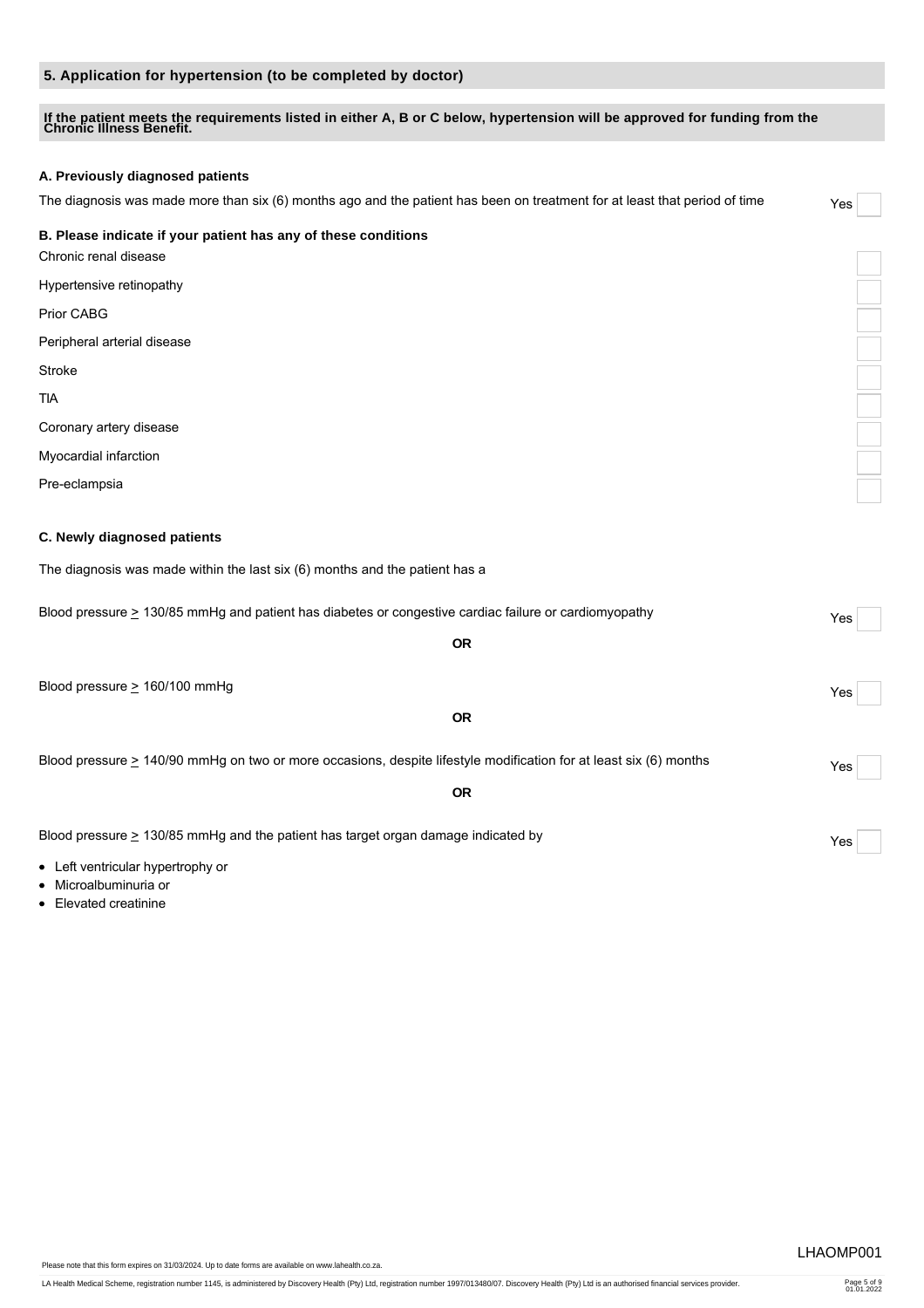# **6. Application for hyperlipidaemia (to be completed by doctor)**

| If the patient meets the requirements listed in either A, B, C or E below, hyperlipidaemia will be approved for funding from the<br>Chronic Illness Benefit. Information provided in section D will be reviewed on an individual |     |
|----------------------------------------------------------------------------------------------------------------------------------------------------------------------------------------------------------------------------------|-----|
| A. Primary Prevention                                                                                                                                                                                                            |     |
| Please attach the diagnosing lipogram                                                                                                                                                                                            |     |
| Please supply the patient's current blood pressure reading<br>mmHg                                                                                                                                                               |     |
| Is the patient a smoker or has the patient ever been a smoker?<br>Yes                                                                                                                                                            | No  |
| Please use the Framingham 10-year risk assessment chart to determine the absolute 10-year risk of a coronary event                                                                                                               |     |
| (2012 South Africa Dyslipidaemia Guideline)                                                                                                                                                                                      |     |
| Does the patient have a risk of 20% or greater                                                                                                                                                                                   | Yes |
| <b>OR</b>                                                                                                                                                                                                                        |     |
| Is the risk 30% or greater when extrapolated to age 60                                                                                                                                                                           | Yes |
| <b>B. Familial hyperlipidaemia</b>                                                                                                                                                                                               |     |
| Please attach the diagnosing lipogram                                                                                                                                                                                            |     |
| Was the patient diagnosed with homozygous familial hyperlipidaemia and was the diagnosis confirmed by an endocrinologist or<br>lipidologist?                                                                                     | Yes |
| Please attach supporting documentation.                                                                                                                                                                                          |     |
| <b>OR</b>                                                                                                                                                                                                                        |     |
| Was the patient diagnosed with heterozygous familial hyperlipidaemia and was the diagnosis confirmed by a specialist?                                                                                                            | Yes |
| Please attach supporting documentation.                                                                                                                                                                                          |     |
| C. Secondary prevention                                                                                                                                                                                                          |     |
| Please indicate what your patient has:                                                                                                                                                                                           |     |
| Diabetes type 2                                                                                                                                                                                                                  |     |
| Stroke                                                                                                                                                                                                                           |     |
| tia                                                                                                                                                                                                                              |     |
| Coronary artery disease                                                                                                                                                                                                          |     |
| Solid organ transplant. Please supply the relevant clinical information in Section D.                                                                                                                                            |     |
| Chronic kidney disease. Please supply the diagnosing laboratory report reflecting creatinine clearance                                                                                                                           |     |
| Peripheral arterial disease. Please supply the Doppler ultrasound or angiogram.                                                                                                                                                  |     |
| Diabetes type 1 with microalbuminuria or proteinuria                                                                                                                                                                             |     |
| Any vasculitides where there is associated renal disease. Please supply the diagnosing<br>laboratory report reflecting creatinine clearance                                                                                      |     |
| D. Please supply any other relevant clinical information about this patient that supports the diagnosis of hyperlipidaemia.                                                                                                      |     |

E. Was the patient diagnosed with hyperlipidaemia more than five (5) years ago and the laboratory results are not<br>available?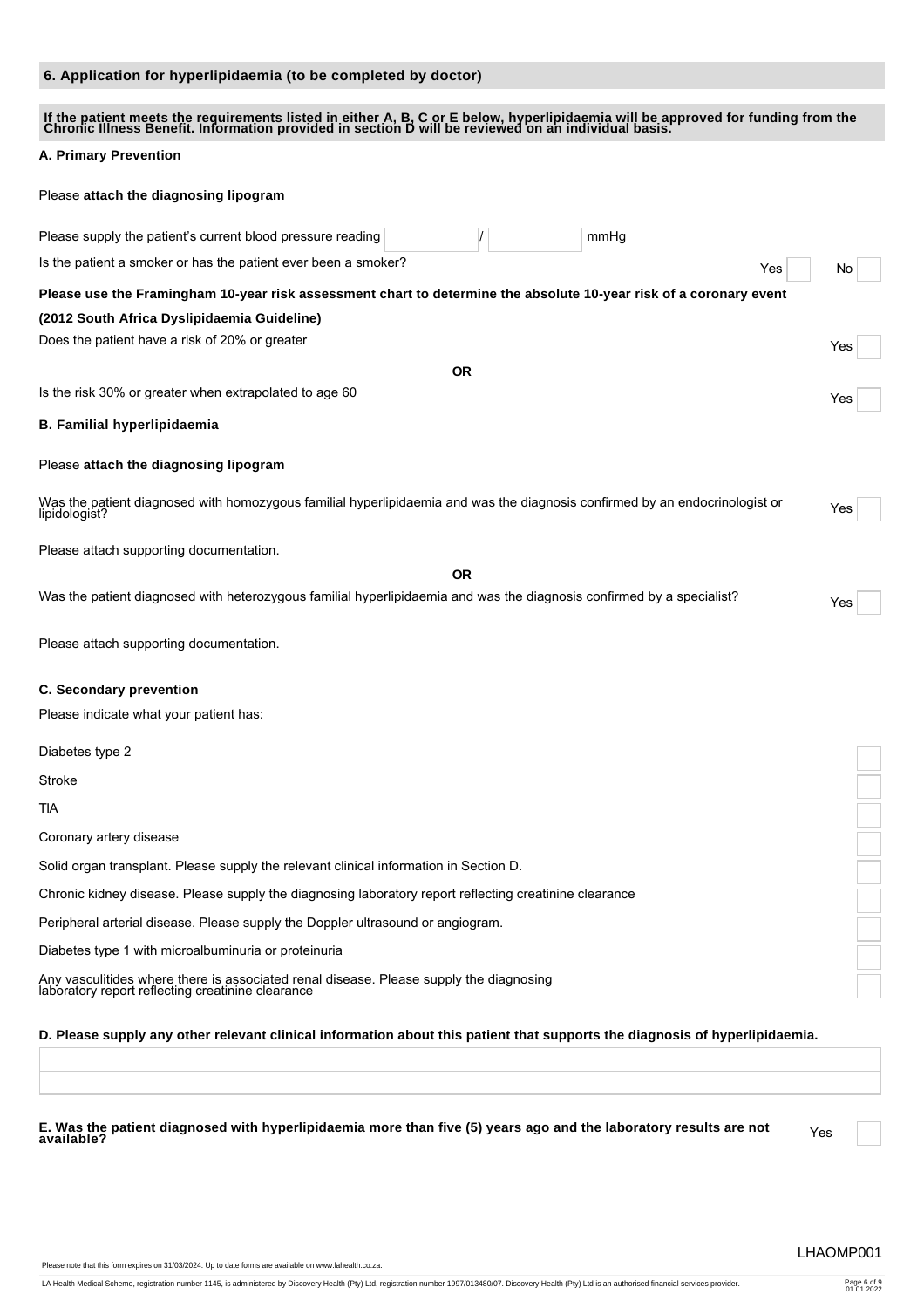# **7. Application for hypothyroidism (to be completed by doctor)**

| <b>Chronic Illness Benefit.</b>   | If the patient meets the requirements listed in either A, B, C, D or E below, hypothyroidism will be approved for funding from the                          |     |
|-----------------------------------|-------------------------------------------------------------------------------------------------------------------------------------------------------------|-----|
| A. Thyroidectomy:                 | Please indicate whether your patient has had a thyroidectomy                                                                                                | Yes |
| <b>B. Radioactive iodine:</b>     | Please indicate whether your patient has been treated with radioactive iodine                                                                               | Yes |
| C. Hashimoto's thyroiditis:       | Please indicate whether your patient has been diagnosed with Hashimoto's thyroiditis                                                                        | Yes |
| levels                            | D. Please attach the initial or diagnostic laboratory results that confirm the diagnosis of hypothyroidism, including TSH and T4                            |     |
|                                   | Was the diagnosis based on the presence of clinical symptoms and one of the following:                                                                      |     |
| A raised TSH and reduced T4 level |                                                                                                                                                             | Yes |
|                                   | <b>OR</b>                                                                                                                                                   |     |
|                                   | A raised TSH but normal T4 level and higher than normal thyroid antibodies                                                                                  | Yes |
|                                   | <b>OR</b>                                                                                                                                                   |     |
|                                   | A raised TSH level of greater than or equal to 10 mIU/l on two (2) or more occasions at least three (3) months apart in a<br>patient with a normal T4 level | Yes |
| available?                        | E. Was the patient diagnosed with hypothyroidism more than five (5) years ago and the laboratory results are not                                            | Yes |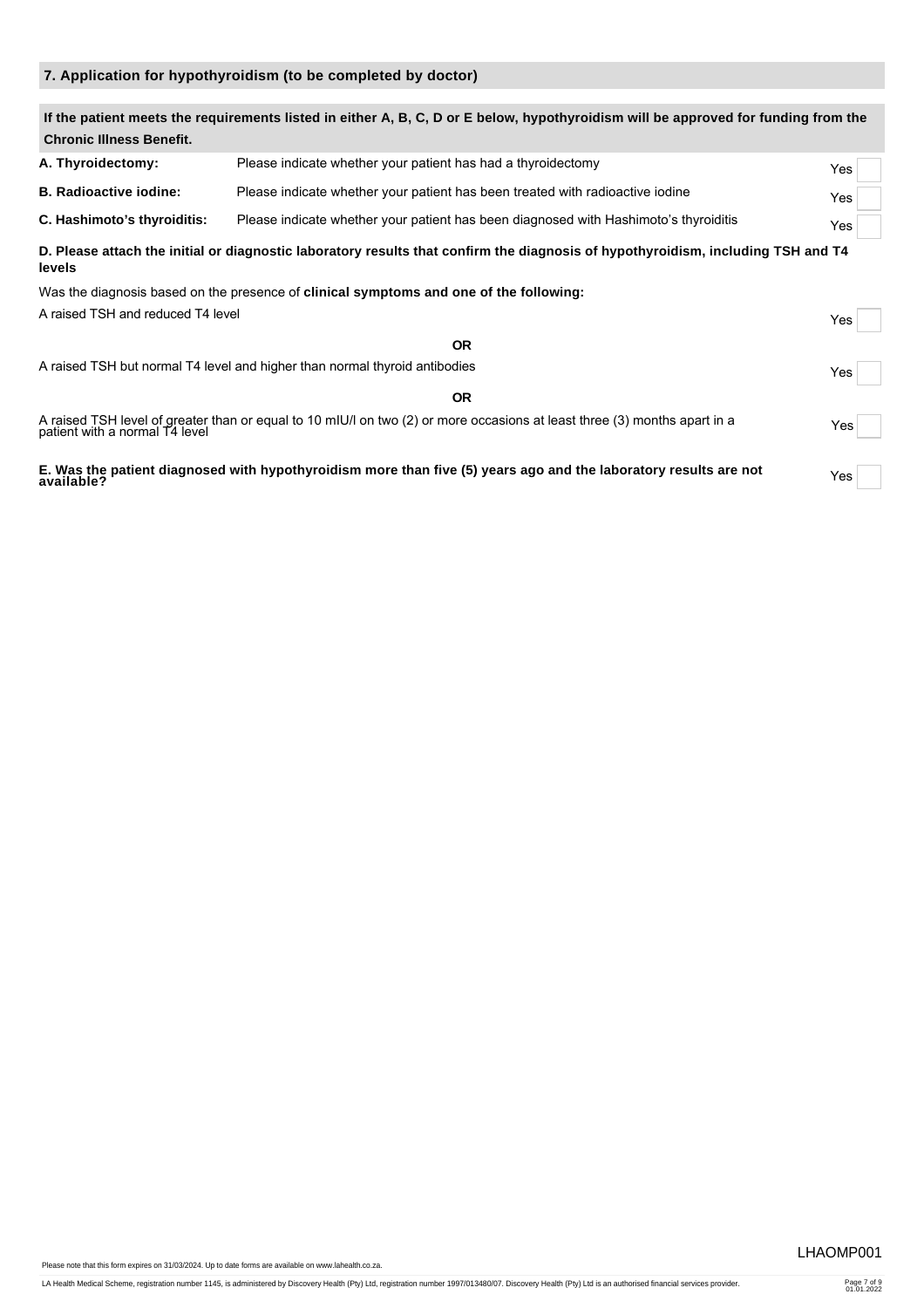# **8. Application for diabetes type 2 (to be completed by doctor)**

# **If the patient meets the requirements listed in either A, B or C below, diabetes type 2 will be approved for funding from the Chronic Illness Benefit.**

# **A. Please attach the initial or diagnostic laboratory results that confirm the diagnosis of diabetes type 2.**

*Please note that finger prick and point of care tests are not accepted for registration on the Chronic Illness Benefit.*

| Do these results show:                                                                                                          |     |
|---------------------------------------------------------------------------------------------------------------------------------|-----|
| A fasting plasma glucose concentration $\geq 7.0$ mmol/l                                                                        | Yes |
| <b>OR</b>                                                                                                                       |     |
| A random plasma glucose $\geq$ 11.1 mmol/l                                                                                      | Yes |
| <b>OR</b>                                                                                                                       |     |
| A two hour post-load glucose $\geq 11.1$ mmol/l during an oral glucose tolerance test (OGTT)                                    | Yes |
| <b>OR</b>                                                                                                                       |     |
| An HbA1C $\geq 6.5\%$                                                                                                           | Yes |
| B. Is the patient a type 2 diabetic on insulin?                                                                                 | Yes |
| C. Was the patient diagnosed with diabetes type 2 more than five (5) years ago and the laboratory results<br>are not available? | Yes |
| Important: please note that no exceptions will be made for patients being treated with Metformin monotherapy.                   |     |